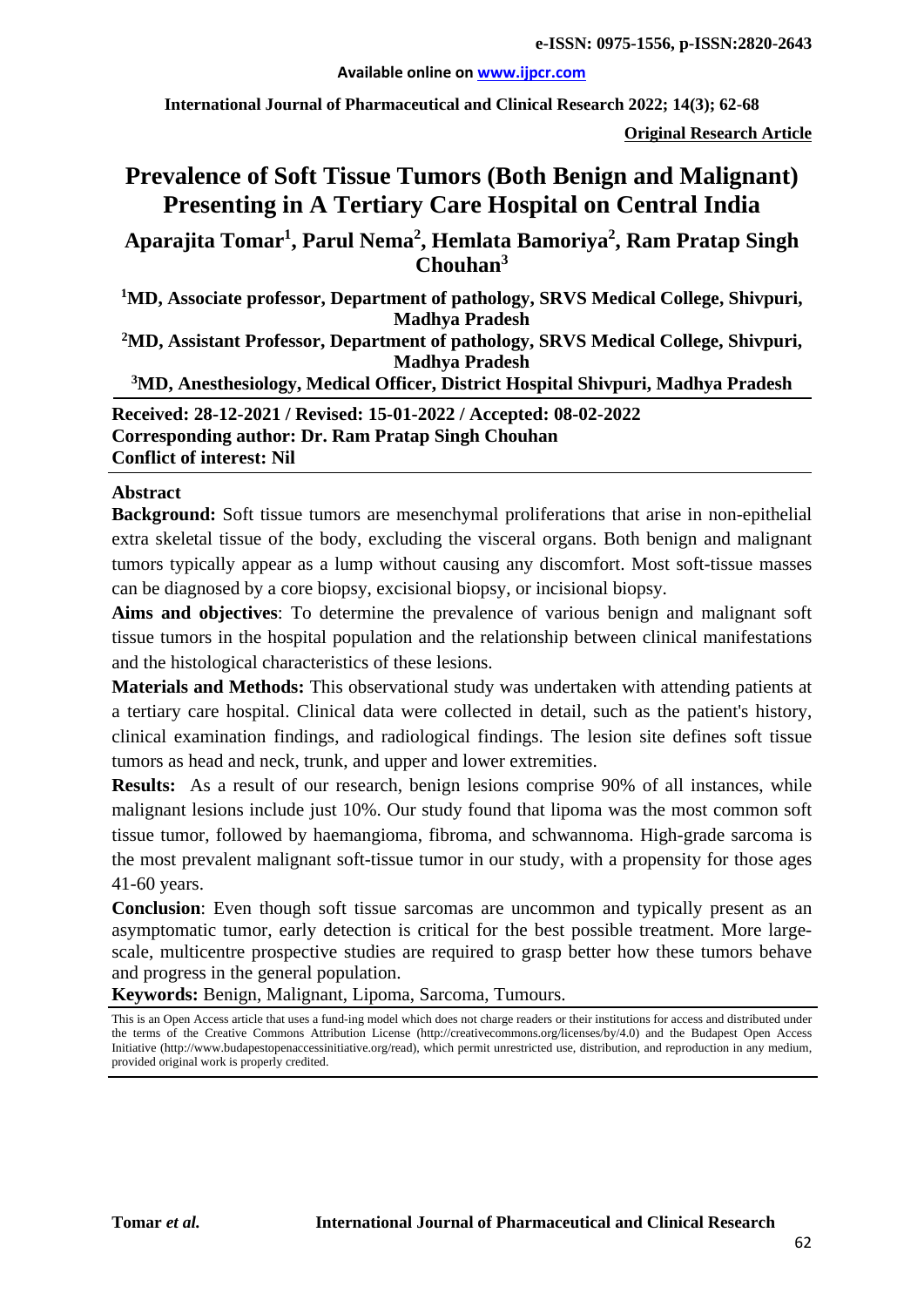#### **Introduction**

Soft tissue refers to non-epithelial, extraskeletal bodily tissue (excluding reticuloendothelial), glia, and supporting tissue of parenchymal organs. The voluntary muscles, adipose tissue, fibrous tissue, and the arteries that serve these tissues make up this group. They're divided into groups based on their mimic tissue (e.g., muscle, fat, fibrous tissue, vessels, and nerves). Soft tissue tumors are mesenchymal proliferation in nonepithelial tissue outside of the skeleton, excluding the viscera, brain coverings, and lymphoreticular system.

The pathophysiology of most soft tissue tumors, like that of many other malignant tumors, is unknown. Various chemical and physical conditions, ionizing radiation exposure, and inherited or acquired immune abnormalities are all known causes. Because of the extended latent period, determining the exact etiology is challenging. Soft tissue tumors can strike people of any age. The histological distribution of soft tissue tumors is unique for a specific age group at a specific anatomical region [1].

Soft tissue tumors, both benign and malignant, typically manifest as painless lumps. A biopsy is recommended when a soft tissue mass appears in a patient with no history of trauma or when a mass persists even after 6 weeks following local trauma. They can occur at any part of the body, with the extremities, trunk, abdominal cavity, and head and neck region being the most common [2]. By taking a detailed clinical history, performing a physical examination, and inspecting the tumors with the naked eye. Clinical characteristics such as the patient's age, tumor location, and size aid in reducing the differential diagnosis. Soft tissue cancers are defined clinically based on location, growth pattern, recurrence risk, presence and distribution of metastases, patient age, and prognosis [1].

Although most soft tissue tumors of various histogenetic kinds are classified as benign or malignant, many are mixed, with aggressive local behavior and a low to moderate potential for metastasis. In general, benign soft tissue tumors are 10 times more common than malignant soft tissue tumors, while the real frequency of soft tissue tumors is unknown because many of them do not present to the clinician.

### **Materials and Methods:**

The present observational study was conducted at the tertiary care hospital; we have collated the histopathological data of 150 subjects. This study includes all patients with soft tissue lesions referred to the pathology department from various departments for histological investigation, excluding the individuals who came with uterine and gastrointestinal soft tissue tumors or for whom informed consent could not be acquired; the study covered all patients referred with soft tissue lesions wherever in the body, regardless of age or gender. The study subjects were chosen using a sequential kind of non-probability sampling.

Clinical data were collected in great detail, including the patient's medical history, clinical examination findings, and radiological findings. Soft tissue tumors are divided into the head and neck, upper and lower extremities, and trunk. The capsule, size, consistency, necrosis, bleeding, calcification, ossification, and attachment to neighboring structures were recorded.

Microsoft Excel 2007 was used to collect the data. The information has been compiled and presented in graphs and diagrams.

### **Result:**

Out of 150 subjects, 98 were males, and 52 were females. Out of 150, 134 (90%) were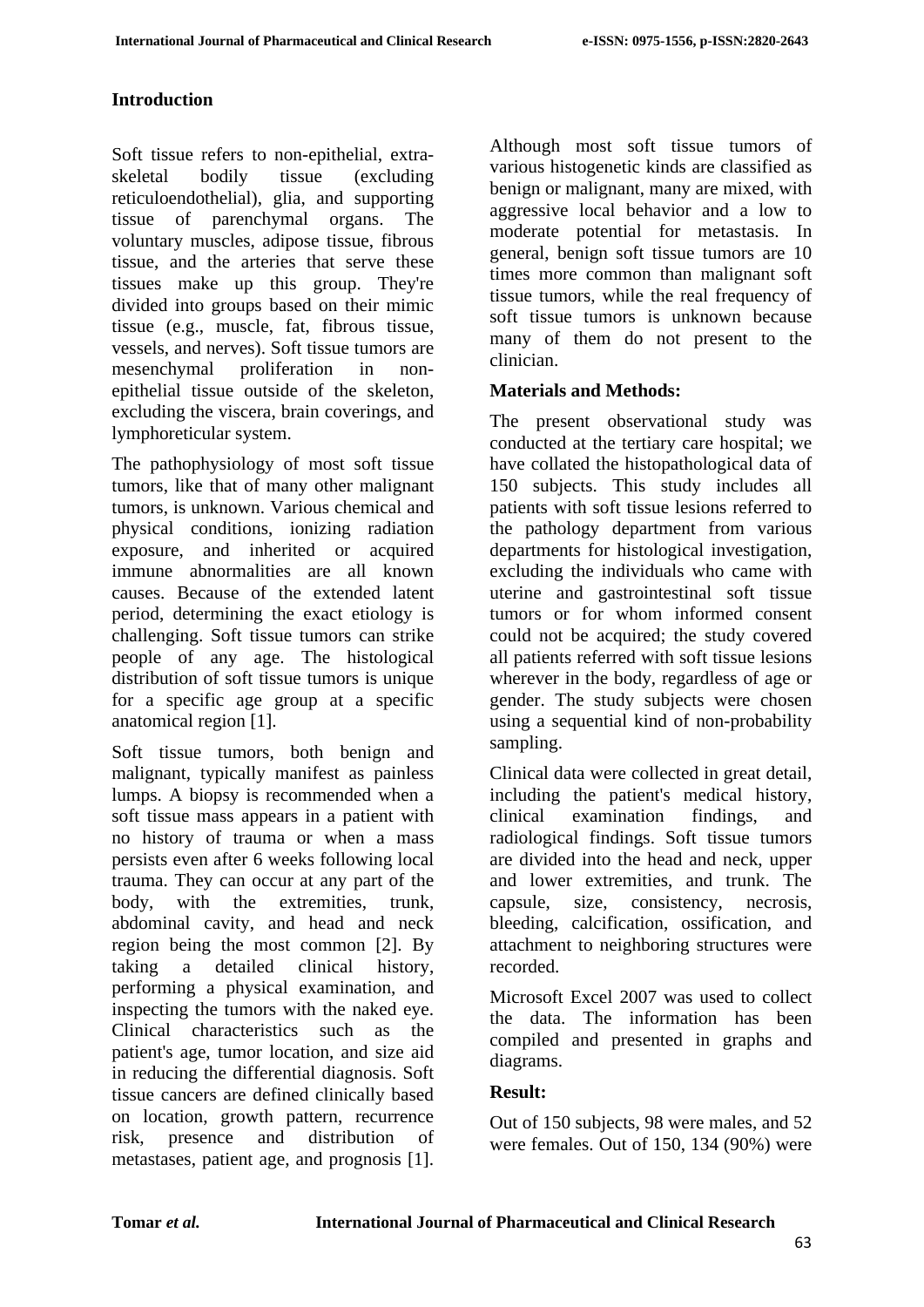benign tumors,' and 16 (10%) were malignant cases.

Age distribution of benign soft tissue tumor (Figure 1.) patients shows that lipomalipoma is the most common lesion, followed by Haemangioma and Neurofibroma. The most commonly affected age group by benign soft tissue tumor is between 21-40 years, followed by 41-60 and above 60 years.



**Figure 1: Age-wise distribution of benign soft tissue tumors.**

Similarly, the distribution of malignant soft tissue tumors (Figure 2) shows that High-grade sarcoma is the most common tumor, followed by small round blue cell tumors, spindle cell sarcoma, and synovial

sarcoma tumors. The most common affected subjects are in the age group 41- 60 years followed by 21-40 (31%), 25% were above 60 years, and 6% subjects were below 21 years.



**Figure 2: Age-wise distribution of malignant soft tissue tumors.**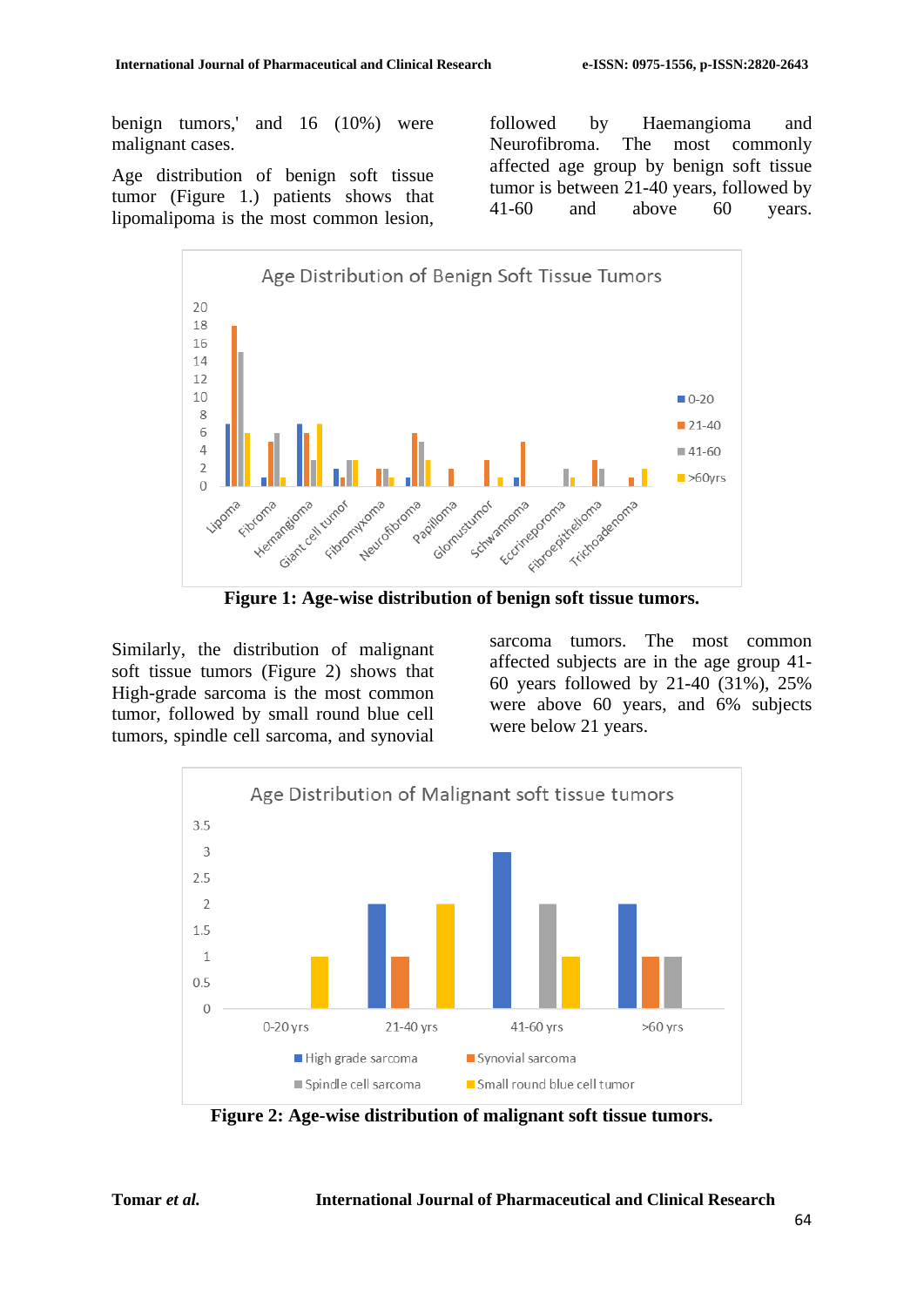Gender distribution of benign soft tissue (Figure 3.) shows that lipomalipoma is the most common lesion in 34% of male and female subjects, followed by Haemangioma (17%) and Neurofibroma in 11% of subjects of both genders, which shows gender does not correlate with the type of tumor. Similarly, distribution of subjects of malignant soft no correlation of gender with the type of tumor.



**Figure 3: Gender distribution of subjects of benign soft tissue.**



**Figure 4: Gender distribution of subjects of malignant soft tissue.**

Distribution of site of benign soft tissue tumor (Figure 3.) shows that upper extremities are the most common site of the lesion followed by trunk, head and neck and lower extremities on the other hand common site malignant tumors' (Figure 4) is trunk followed by lowers extremities and upper extremities.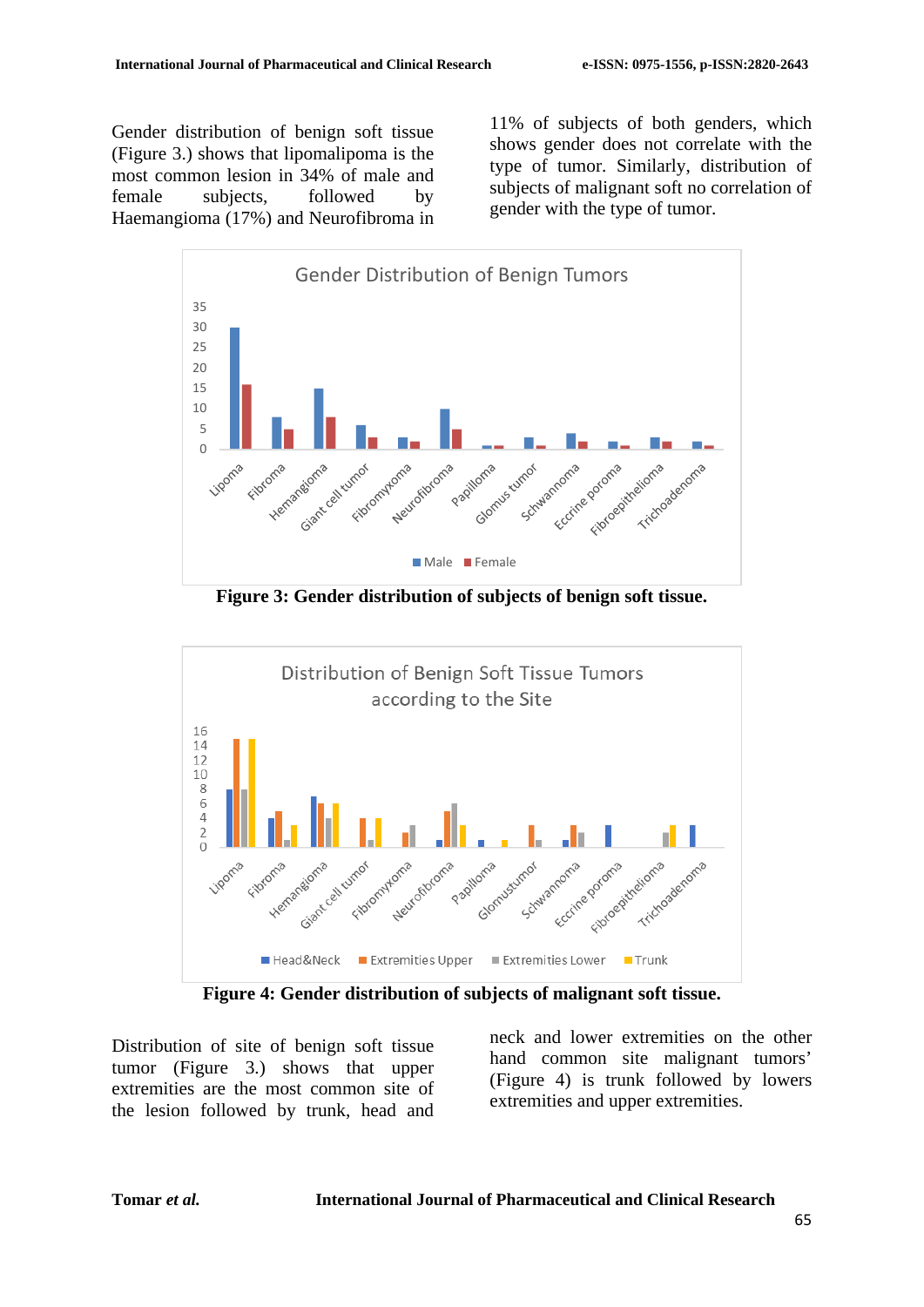



#### **Discussion:**

The majority of soft tissue tumors can develop at any age, and the pathophysiology of some of these lesions remains unexplained. Even at the microscopic level, subtle distinctions between soft tissue masses are visible. This has resulted in the diagnostic difficulty associated with many benign and malignant cancers. Diagnostic accuracy can be increased by getting a complete history, determining the location and size of the tumor, and examining demographic

characteristics such as age and sex distribution.

According to the findings of this study, lipomalipoma was the most prevalent lesion in 34% of individuals, followed by Haemangioma (17%) and Neurofibroma (11%). These findings parallel BG Ramnani et al. (2014) and P Jain et al. (2014). [4,6] The true prevalence of lipomas was higher in the population because they are asymptomatic and show little or no development.

In this study, the majority (38%) of patients with benign soft tissue tumors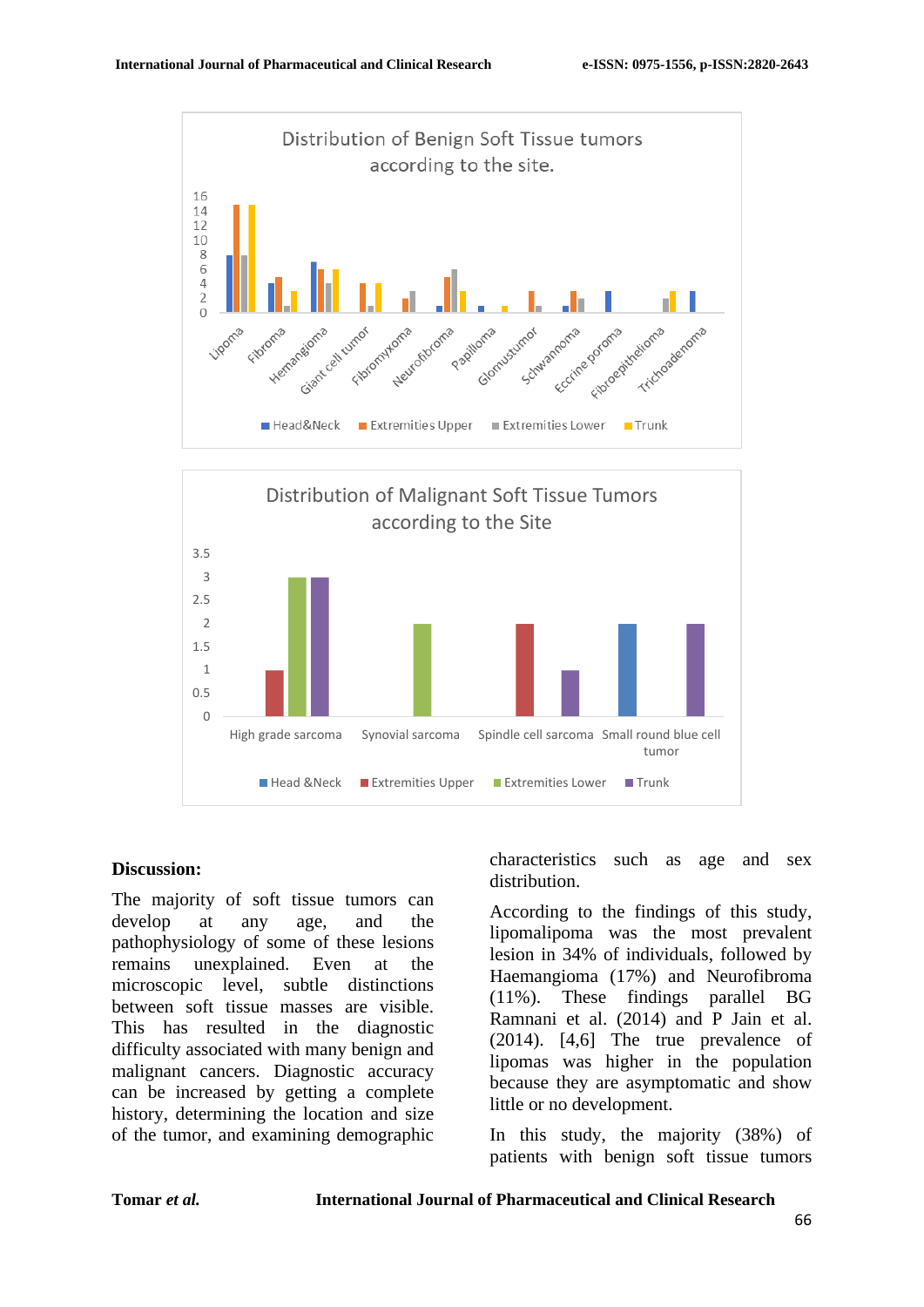were between the ages of 21-40 years, followed by 41-60 years (28%) and over 60 years (28%), respectively. In a similar study conducted at Bangalore medical college, the mean age of patients with soft tissue tumors was 40.4 years, with a peak distribution in the age category of 21-40 years (37.7 %) [5]. Another study conducted at SGPGI Lucknow found that nearly half of patients with benign soft tissue tumors were between 21 and 40 years [6]. The majority of cases (43%) were lipomalipoma, followed by neurofibroma (11.8 %) and haemangioma (8.6 % ). Our findings corroborate Reily Ann Ivan et al. (n=155) at Chennai Medical College, who discovered a similar proportion and age distribution of benign and malignant tumors. Lipoma was the most prevalent soft tissue tumor, accounting for most cases in 29-40 years [7]. However, a study conducted at Narayana Medical College by GudeliVahini et al. discovered the highest number of lipoma patients; however, all cases were over 60 years old [8].

In our investigation, neurofibromas were observed in individuals aged 21-60 years. In a similar study conducted at Sevagram (Wardha), patients with typical neurofibroma were 32.73 years, whereas patients with diffuse neurofibroma were 25.6 years [9]. In Kransdorf's study, neurofibroma occurred at an average age of 37 years and was more prevalent in males. They were found throughout the body but were most prevalent in the head and neck region, truck, and lower extremity [10]. According to Pramila Jain et al., most benign soft tissue tumors are adipocyte tumors, followed by vascular tumors [4].

The present study recorded the prevalence of high-grade sarcoma (43%), round blue cell tumor (25%), spindle cell sarcoma (19%), and synovial sarcoma tumor (12%) were detected among malignant soft tissue cancers. The most affected age group

(38%) was 41-60 years, followed by 21-40 years (31%), 25 % were above 60 years, and 6% were under 21 years. Kinjal Bera et al. conducted a study in which malignant instances were reported in patients above 50 [11].

The study by Reily Ann Ivan et al. revealed similar results, with only 16 malignant occurrences out of 155 patients, with most cases occurring in the age bracket of 31-40 years [7].

In the current study, the gender distribution of participants with benign soft tissue lesions reveals that lipomalipoma was the most prevalent lesion in 34% of both sexes, followed by Haemangioma (17%) and Neurofibroma in 11% of both sexes, indicating that gender has no link with tumor type. Similarly, no association was observed between gender and malignant soft tissue tumors. In a comparable study undertaken at a medical college in Karnataka, the tumor distribution between the sexes was nearly equal [12]. The ratio was higher than in previous investigations. Kinjal Bera et al. found that males had a somewhat larger proportion of benign tumors (54.3 %) [11]. Pramila Jain et al. discovered that of 370 cases, 206 (55.7%) were male and 164 (44.3%) were female [4].

The present study discovered that upper extremities (32%), trunk (26%), and head and neck (20%) are the most common sites for benign soft tissue tumors. In comparison, the trunk (37%), lower extremities (31%), and upper extremities (19%) are the most common sites for malignant soft tissue tumors. Similarly, much research has revealed that the trunk is the most common place for benign tumors, followed by the lower extremities. In contrast, the lower extremities are the most common site for malignant lesions. According to Pramila Jain et al., 40% of soft tissue cancers arise in the lower extremities [4]. GudeliVahini found that most soft tissue cases were in the head and